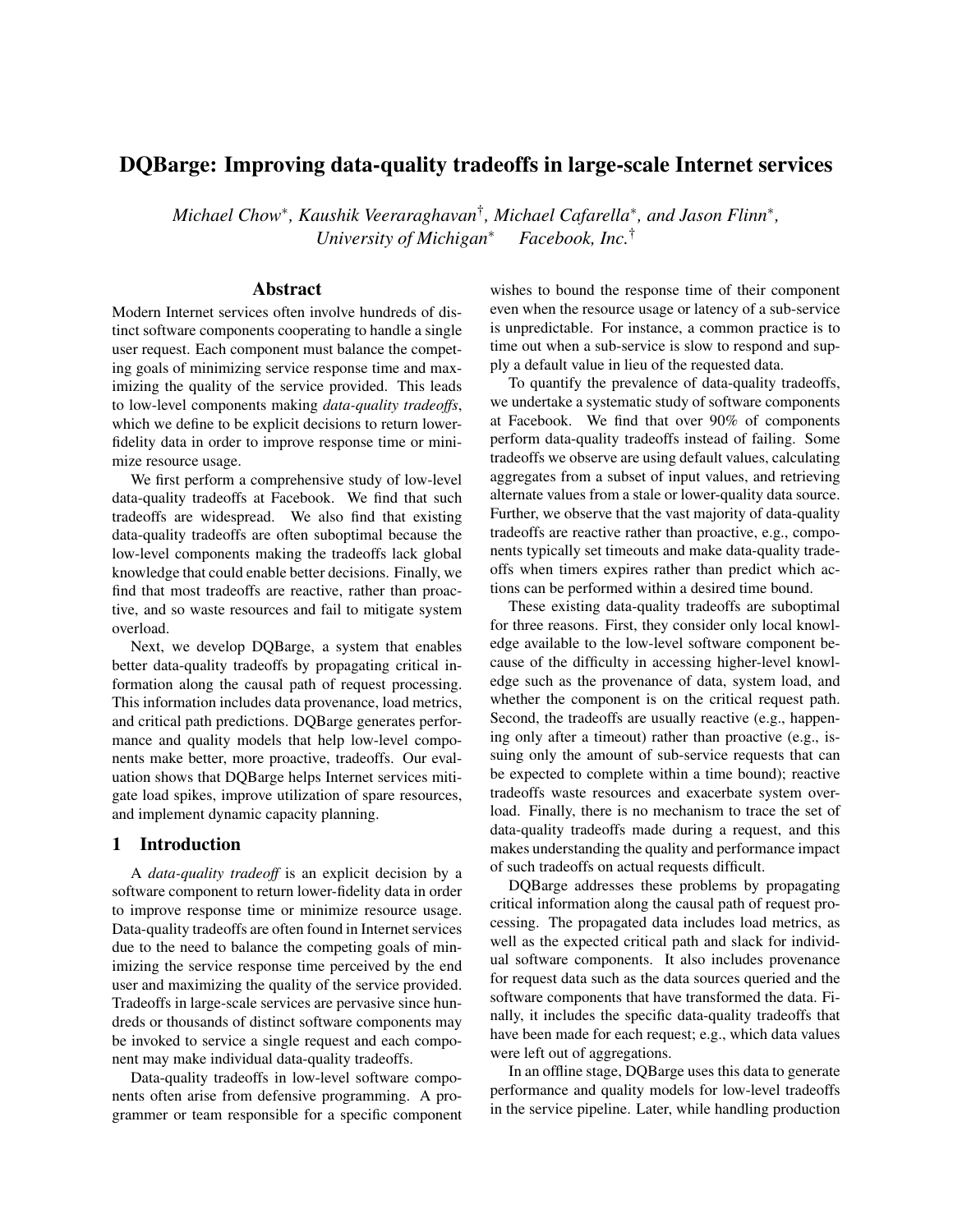traffic, it consults the models to proactively determine which tradeoffs to make.

DQBarge generates performance and quality models by sampling a small percentage of the total requests processed by the service and redundantly executing them to compare the performance and quality when different tradeoffs are employed. Redundant execution minimizes interference with production traffic; duplicated requests run offline on execution pipelines dedicated to model generation. Performance models capture how throughput and latency are affected by specific data-quality tradeoffs as a factor of overall system load and provenance. Quality models capture how the fidelity of the final response is affected by specific tradeoffs as a function of input data provenance.

These models enable better tradeoffs during the processing of subsequent production requests. For each production request, DQBarge passes extra data along the causal path of request processing. It predicts the critical path for each request and which software components will have substantial slack in processing time. It also measures current system load. This global and request-specific state is attached to the request at ingress. As the request propagates through software components, DQBarge annotates data objects with provenance. This information and the generated models are propagated to the low-level components, enabling them to make better tradeoffs.

We investigate three scenarios in which better dataquality tradeoffs can help. First, during unanticipated load spikes, making better data quality tradeoffs can maintain end-to-end latency goals while minimizing the loss in fidelity perceived by users. Second, when load levels permit, components with slack in their completion time can improve the fidelity of the response without impacting end-to-end latency. Finally, understanding the potential effects of low-level data-quality tradeoffs can inform dynamic capacity planning and maximize utility as a function of the resources required to produce output.

One way to frame this work is that data-quality tradeoffs are a specific type of quality-of-service tradeoff [7, 25, 29], akin to recent work in approximate computing [4, 8, 19, 18, 28, 30]. The distinguishing feature of data-quality tradeoffs is that they are embedded in low-level software components within complex Internet pipelines. This leads to a lack of global knowledge and makes it difficult for individual components to determine how making specific tradeoffs will impact overall service latency and quality. DQBarge addresses this issue by incorporating principles from the literature on causal tracing [5, 9, 10, 13, 23, 26, 27, 31] to propagate needed knowledge along the path of request processing, enabling better tradeoffs by providing the ability to assess the impact of tradeoffs.

Thus, this work makes the following contributions. First, we provide the first comprehensive study of lowlevel data-quality tradeoffs in a large-scale Internet service. Second, we observe that causal propagation of request statistics and provenance enables better and more proactive data-quality tradeoffs. Finally, we demonstrate the feasibility of this approach by designing, implementing, and evaluating DQBarge, an end-to-end approach for tracing, modeling, and actuating data-quality tradeoffs in Internet service pipelines.

We have added a complete, end-to-end implementation of DQBarge to Sirius [15], an open-source, personal digital assistant service. We have also implemented and evaluated the main components of the DQBarge architecture at Facebook and validated them with production data. Our results show that DQBarge can meet latency goals during load spikes, utilize spare resources without impacting end-to-end latency, and maximize utility by dynamically adjusting capacity for a service.

## 2 Study of data-quality tradeoffs

In this section, we quantify the prevalence and type of data-quality tradeoffs in production software at Facebook. We perform a comprehensive study of Facebook client services that use an internal key-value store called *Laser*. *Laser* enables online accessing of the results of a batch offline computation such as a Hive [33] query.

We chose to study clients of *Laser* for several reasons. First, *Laser* had 463 client services, giving us a broad base of software to examine. We systematically include all 463 services in our study to gain a representative picture of how often data-quality tradeoffs are employed at Facebook. Second, many details about timeouts and tradeoffs are specified in client-specific RPC configuration files for this store. We processed these files automatically, which reduced the amount of manual code inspection required for the study. Finally, we believe a keyvalue store is representative of the low-level components employed by most large-scale Internet companies.

Table 1 shows the results of our study for the 50 client services that invoke *Laser* most frequently, and Table 2 shows results for all 463 client services. We categorize how clients make data-quality decisions along two dimensions: proactivity and resultant action. Each entry shows the number of clients that make at least one data quality decision with a specific proactivity/action combination. For most clients, all decisions fall into a single category. A few clients use different strategies at different points in their code. We list these clients in multiple categories, so the total number of values in each table is slightly more than the number of client services.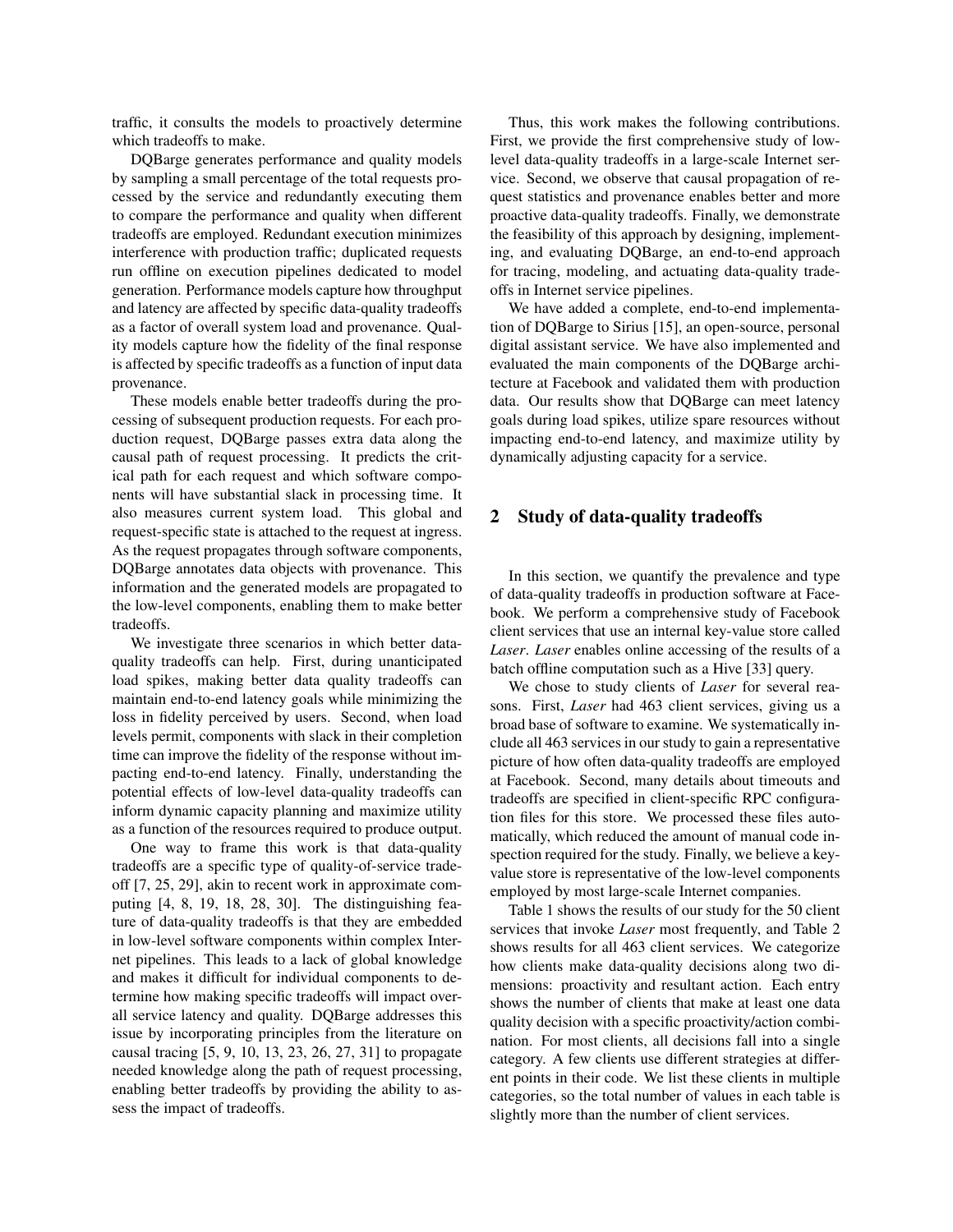|           | Failure   | Data-quality tradeoff |            |           |
|-----------|-----------|-----------------------|------------|-----------|
|           |           | Default               | Omit       | Alternate |
| Reactive  | $5(10\%)$ | 14 $(28%)$            | $30(60\%)$ | (2%)      |
| Proactive | $0(0\%)$  | $0(0\%)$              | 2(4%)      | (2%)      |

Table 1: Data-quality decisions of the top 50 *Laser* clients. Each box shows the number of clients that make decisions according to the specified combination of reactive/proactive determination and resultant action. The total number of values is greater than 50 since a few clients use more than one strategy.

#### 2.1 Proactivity

We consider a tradeoff to be *reactive* if the client service always initiates the request and then uses a timeout or return code to determine if the request is taking too long or consuming too many resources. For instance, we observed many latency-sensitive clients that set a strict timeout for how long to wait for a response. If *Laser* takes longer than the timeout, such clients make a dataquality tradeoff or return a failure.

A *proactive* check predicts whether the expected latency or resource cost of processing the request will exceed a threshold. If so, a data-quality tradeoff is made immediately without issuing the request. For example, we observed a client that determines whether or not a query will require cross-data-center communication because such communication would cause it to exceed its latency bound. If there are no hosts that can service the query in its data center, it makes a data-quality tradeoff.

#### 2.2 Resultant actions

We also examine the actions taken in response to latency or resource usage exceeding a threshold. *Failure* shows the number of clients that require a response from *Laser*. If the store responds with an error or timeout, the client fails. Such instances mean a programmer has chosen to not make a data-quality tradeoff.

The remaining categories represent different types of data-quality tradeoffs. *Default* shows the number of clients that return a pre-defined default answer when a tradeoff is made. For instance, we observed a client service that ranks chat threads according to their activity level. The set of most active chat groups are retrieved from *Laser* and boosted to the top of a chat bar. If retrieving this set fails or times out, chat groups and contacts are listed alphabetically.

The *Omit* category is common in clients that aggregate hundreds of values from different sources; e.g., to generate a model. If an error or timeout occurs retrieving values from one of these sources, those values are left out and the aggregation is performed over the values that were retrieved successfully.

One example we observed is a recommendation engine that aggregates candidates and features from several data sources. It is resilient to missing candidates

|           | Failure   | Data-quality tradeoff |          |           |  |
|-----------|-----------|-----------------------|----------|-----------|--|
|           |           | Default               | Omit     | Alternate |  |
| Reactive  | 40 $(9%)$ | 250(54%)              | 174(38%) | 4(1%)     |  |
| Proactive | $0(0\%)$  | 3(1%)                 | (2%)     | $(0\%)$   |  |
| - - -     |           |                       | . .      |           |  |

Table 2: Data-quality decisions made by all *Laser* clients. Each box shows the number of clients that make tradeoffs according to the specified combination of reactive/proactive determination and resultant action. The total number of values is greater than 463 since a few clients use more than one strategy.

and features. Although missing candidates are excluded from the final recommendation and missing features negatively affect candidate scores in calculating the recommendation, the exclusion of a portion of these values allows a usable but slightly lower-fidelity recommendation to be returned in a timely manner in the event of failure or unexpected system load.

The *Alternate* category denotes clients that make a tradeoff by retrieving an alternate, reduced quality, value from a different data source. For example, we observed a client that requests a pre-computed list of top videos for a given user. If a timeout or failure occurs retrieving this list, the client retrieves a more generic set of videos for that user. As a further example, we observed a client that chooses among a pre-ranked list of optimal data sources. On error or timeout, the client retrieves the data from the next best data source. This process continues until a response is received.

Before performing our study, we hypothesized that client services might try to retrieve data of equal fidelity from an alternate data store in response to a failure. However, we did not observe any instance of this behavior in our study (all alternate sources had lower-fidelity data).

### 2.3 Discussion of results

Tables 1 and 2 show that data quality tradeoffs are pervasive in the client services we study. 90% of the top 50 *Laser* clients and 91% of all 463 clients perform a dataquality tradeoff in response to a failure or timeout; the remaining 9-10% of clients consider the failure to retrieve data in a timely manner to be a fatal error. Thus, in the Facebook environment, making data-quality tradeoffs is normal behavior, and failures are the exception.

For the top 50 clients, the most common action when faced with a failure or timeout is to omit the requested value from the calculation of an aggregate (60%). The next most common action (28%) is to use a default value in lieu of the requested data. These trends are reversed when considering all clients. Only 36% of all 463 clients omit the requested values from an aggregation, whereas 52% use a default value.

We were surprised that only a few clients react to failure or timeout by attempting to retrieve the requested data from an alternate source (4% of the top 50 clients and 1% of all clients). This may be due to tight time or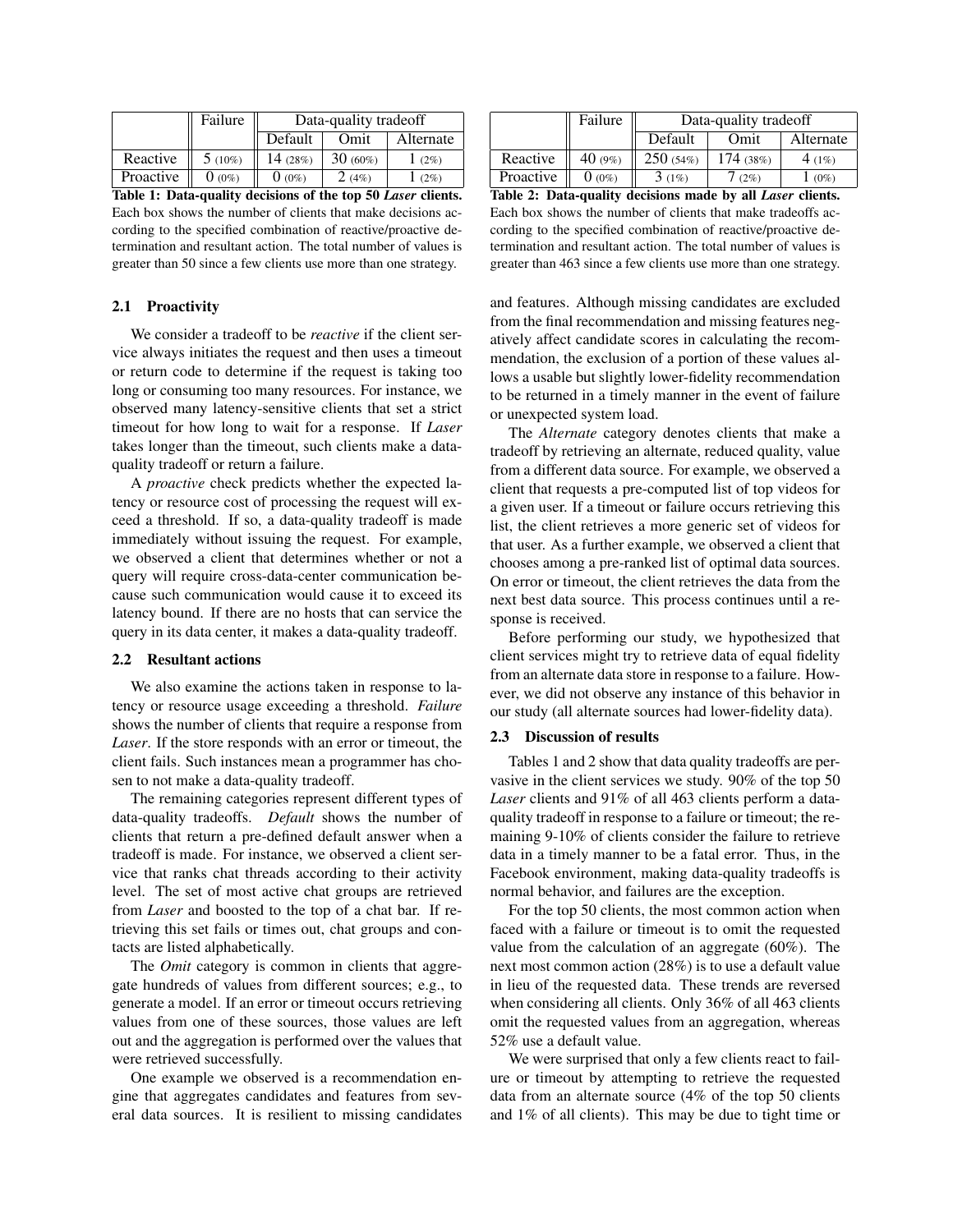resource constraints; e.g., if the original query takes too long, there may be no time left to initiate another query.

Only 6% of the top 50 clients and 2% of all clients are proactive. The lack of proactivity represents a significant lost opportunity for optimization because requests that timeout or fail consume resources but produce no benefit. This effect can be especially prominent when requests are failing due to excessive load; a proactive strategy would decrease the overall stress on the system. When a proactive check fails, the service performing that check always makes a data-quality tradeoff (as opposed to terminating its processing with a failure); it would be very pessimistic for a client to return a failure without at least attempting to fetch the needed data.

In our inspection of source code, we observed that low-level data-quality decisions are almost always encapsulated within clients and not reported to higher-level components or attached to the response data. Thus, there is no easy way for operators to check how the quality of the response being sent to the user has been impacted by low-level quality tradeoffs during request processing.

# 3 Design and implementation

Motivated by our study results, we designed DQBarge to help developers understand the impact of data-quality tradeoffs and make better, more proactive tradeoffs to improve quality and performance. Our hypothesis is that propagating additional information along the causal path of request processing will provide the additional context necessary to reach these goals.

DQBarge has two stages of operation. During the offline stage, it samples a small percentage of production requests, and it runs a copy of each sampled request on a duplicate execution pipeline. It perturbs these requests by making specific data quality tradeoffs and measuring the request latency and result quality. DQBarge generates performance and quality models by systematically sweeping through the space of varying request load and data provenance dimensions specified by the developer and using multidimension linear regression over the data to predict performance and quality as a factor of load and provenance. Note that because requests are duplicated, end users are not affected by the perturbations required to gather model data. Further, DQBarge minimizes interference with production traffic by using dedicated resources for running duplicate requests as much as possible.

During the online stage, DQBarge uses the quality and performance models to decide when to make dataquality tradeoffs for production traffic in order to realize a configured goal such as maximizing quality subject to a specified latency constraint. It gathers the inputs to the models (load levels, critical path predictions, and provenance of data) and propagates them along the critical path of request execution by embedding the data in RPC objects associated with the request. At each potential tradeoff site, the low-level component calls DQBarge. DQBarge performs a model lookup to determine whether to make a data-quality tradeoff, and, if so, the specific tradeoff to make (e.g., which values to leave out of an aggregation). The software service then makes these tradeoffs proactively. DQBarge can optionally log the decisions that are made so that developers can understand how they are affecting production results.

The separation of work into online and offline stages is designed to minimize overhead for production traffic. These stages can run simultaneously; DQBarge can generate a new model offline by duplicating requests while simultaneously using an older model to determine what tradeoffs to make for production traffic. The downside of this design is that DQBarge will not react immediately to environmental changes outside the model parameters such as a code update that modifies resource usage. Instead, such changes will be reflected only after a new model is generated. We therefore envision that models are regenerated regularly (e.g., every day) or after significant environmental changes occur (e.g., after a major push of new code).

Section 3.1 describes how DQBarge gathers and propagates data about request processing, including system load, critical path and slack predictions, data provenance, and a history of the tradeoffs made during request processing. This data gathering and propagation is used by both the online and offline stages. Section 3.2 relates how DQBarge duplicates the execution of a small sample of requests for the offline stage and builds models of performance and quality for potential data-quality tradeoffs. As described in Section 3.3, DQBarge uses these models during the online stage to make better tradeoffs for subsequent requests: it makes proactive tradeoffs to reduce resource wastage, and it uses provenance to choose tradeoffs that lead to better quality at a reduced performance cost. Finally, Section 3.4 describes how DQBarge logs all tradeoffs made during request processing so that operators can review how system performance and request quality have been impacted.

### 3.1 Data gathering and propagation

DQBarge provides a library for developers to specify the information that should be propagated along the critical path. The library is implemented in 3268 lines of C++ code, plus Java bindings for services implemented in that language. Developers use the library interface to annotate objects during request processing and query those annotations at later stages of the pipeline. Table 3 shows selected functions from the DQBarge library API to which we will refer in the following discussion.

The DQBarge library has a RPC-package-specific back-end that modifies and queries existing RPC objects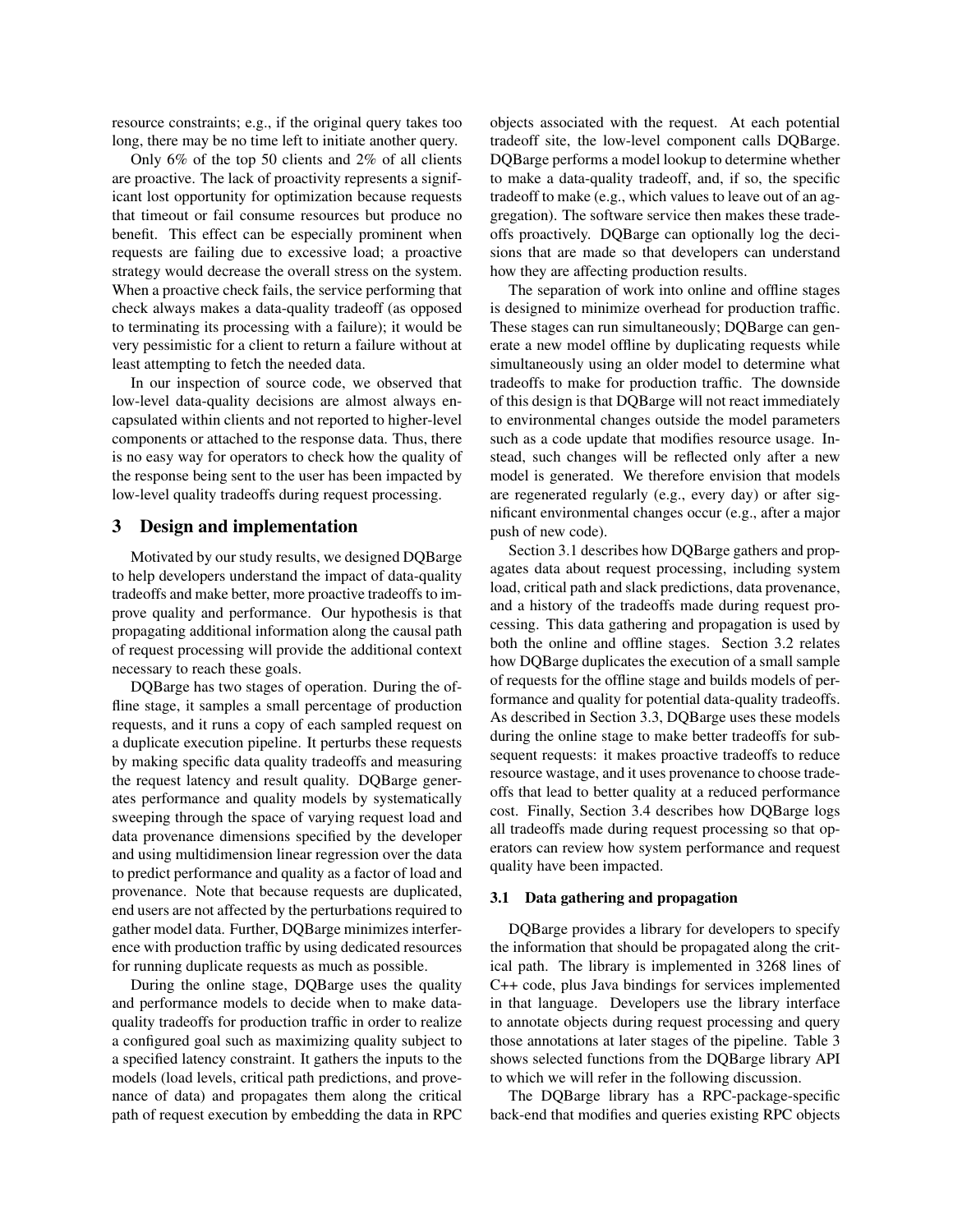#### DQBarge API

putMetric(scope, key, type, value)  $\texttt{getMetric}(\texttt{key})\ \rightarrow\ (\texttt{type, value})$ addProvenance(data object, key, type, value) removeProvenance(data object, key) getProvenance(data object)  $\rightarrow$  list <key, type, value>  $m$ akeAggregationTradeoff(performance model, quality model, list<key>, list<object> $\rightarrow$  list<object>





Figure 1: DQBarge overview.

to propagate the information. It modifies RPC objects by adding additional fields that contain data to be propagated along the causal path. It supports three object scopes: request-level, component-level, and data-level.

Request-level data are passed through all components involved in processing the request, following the causal path of request execution; such data includes systemwide load metrics, slack predictions, and a list of actual data-quality tradeoffs made during execution of the particular request. Services call putMetric to add this data to the request, specifying request as the scope and a typed key-value pair to track. Later, they may retrieve the data by calling getMetric with the specified key. The services in our case studies both have a global object containing a unique request identifier; DQBarge appends request-level information to this object. This technique for passing and propagating information is widely used in other tracing systems that follow the causal path of execution [13, 23].

Component-level objects persist from the beginning to end of processing for a specific software component within the request pipeline. Such objects are passed to all sub-components that are called during the execution of the higher-level component. DQBarge appends component-specific data to these objects, so such data will be automatically deallocated when execution passes beyond the specified component. Component-specific load metrics are one example of such data. To add this data, services call putMetric and specify a componentlevel RPC object as the scope.

Data-level objects are the specific data items being propagated as a result of request execution. addProvenance associates a typed key-value pair with a specific data object, since the provenance is meaningful only as long as the data object exists. A data object may have multiple provenance values.

Our library provide a useful interface for manipulating RPC objects, but developers must still make domain-specific decisions, e.g., what metrics and provenance values to add, what objects to associate with those values, and what rules to use to model the propagation of provenance. For instance, to reflect the flow of provenance in a component, developers should call getProvenance to retrieve the provenance of the inputs and addProvenance and removeProvenance to show causal propagation to outputs. Figure 1 shows an overview of how this data propagates through the system.

Load metrics may be relevant to the entire request or only to certain components. Each load metric is a typed key-value pair (e.g., a floating point value associated with the key "requests/second"). Currently supported load metrics are throughput, CPU load, and memory usage.

Critical path and slack predictions are specified as directed acyclic graphs. Each software component in the graph has a weight that corresponds to its predicted slack (the amount of additional time it could take to process a request without affecting the end-to-end latency of the request). Components on the critical path of request execution have zero slack. DQBarge relies on an external component, the Mystery Machine, to make critical path and slack predictions; [11] describes the details of that system. Currently, slack predictions are made at request ingress; such predictions may cover the entire request or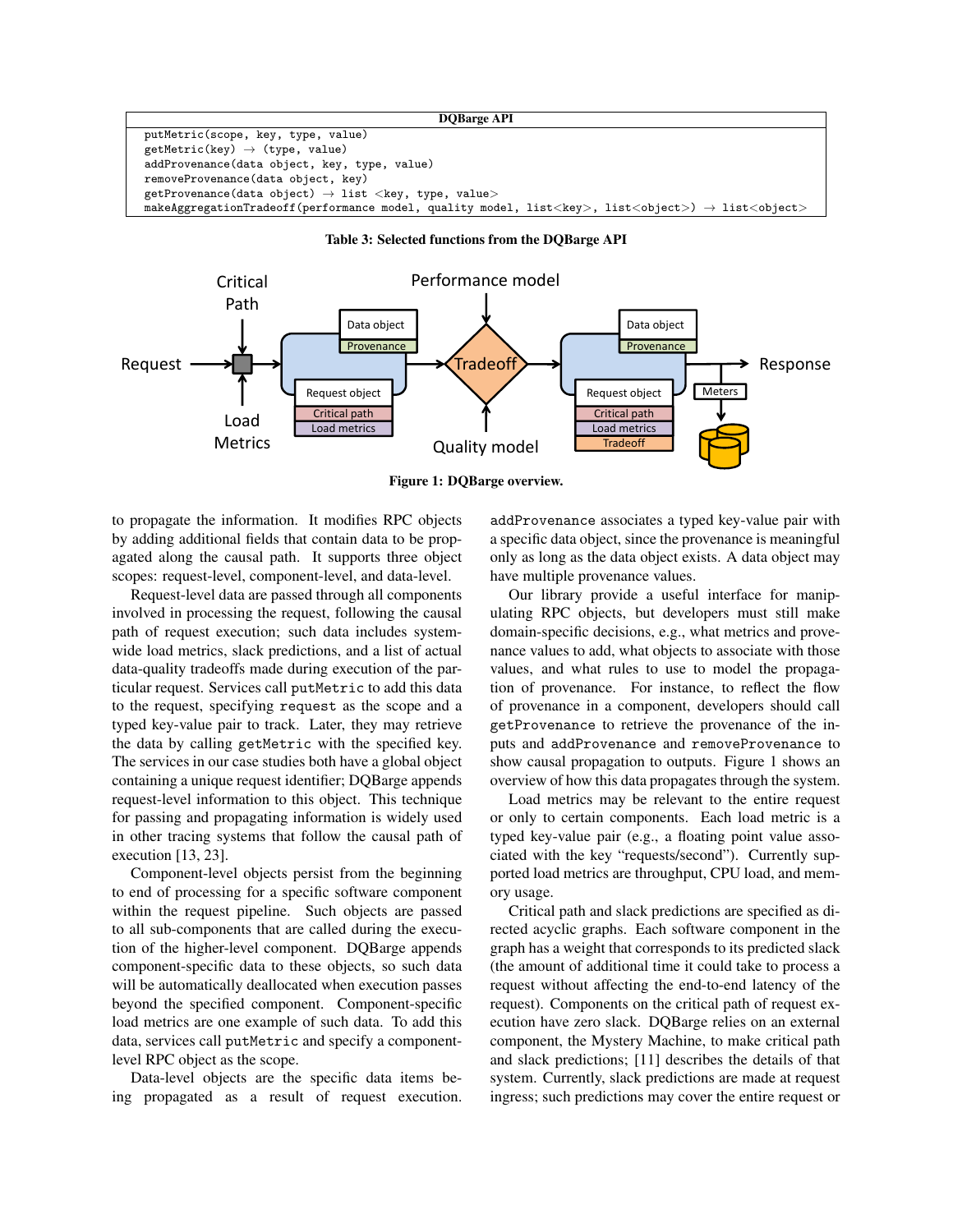only specific components of the request. The graphs for our two case studies in Section 4 are relatively small, so we transmit this data by value along the request processing path (using PutMetric and a graph type). If we were to deploy DQBarge along the entire Facebook request processing path, then the graphs would be much larger, and we would likely need to transmit them by reference or only send relevant subgraphs to components.

DQBarge associates provenance with the data objects it describes. Provenance can be a data source or the algorithm employed to generate a particular object. Provenance is represented as an unordered collection of typed key-value pairs. DQBarge supports both discrete and continuous types. DQBarge extracts a schema for the quality model from the data objects passed to tradeoff functions such as makeAggregationTradeoff by iterating through all provenance entries attached to each object to read the provenance keys and their associated types. Components are treated as black boxes, so developers must specify how provenance is propagated when a component modifies existing data objects or creates new ones.

Finally, DQBarge stores the tradeoffs that were made during request processing in a request-level object. As described in Section 3.4, this information may be logged and used for reporting the effect of tradeoffs on quality and performance.

#### 3.2 Model generation

For each potential tradeoff, DQBarge creates a performance model and a quality model that capture how the tradeoff affects request execution. Performance models predict how throughput and latency are affected by specific data-quality tradeoffs as a factor of overall system load and the provenance of input data. Quality models capture how the fidelity of the final response is affected by specific tradeoffs as a function of provenance.

DQBarge uses *request duplication* to generate models from production traffic without adversely affecting the user experience. At the RPC layer, it randomly samples incoming requests from production traffic, and it routes a copy of the selected requests to one or more request duplication pipelines. Such pipelines execute isolated, redundant copies of the request for which DQBarge can make different data-quality tradeoffs. These pipelines do not return results to the end user and they are prevented from making modifications to persistent stores in the production environment; in all other respects, request execution is identical to production systems. Many production systems, including those at Facebook, already have similar functionality for testing purposes, so adding support for model generation required minimal code changes.

DQBarge controls the rate at which requests enter the duplication pipeline by changing the sampling frequency. At each potential tradeoff site, services query DQBarge to determine which tradeoffs to make; DQBarge uses these hooks to systematically explore different tradeoff combinations and generate models. For instance, makeAggregationTradeoff specifies a point where values can be omitted from an aggregation; this function returns a list of values to omit (an empty list means no tradeoff). DQBarge has similar functions for each type of tradeoff identified in Section 2.

To generate a performance model, DQBarge uses load testing [20, 24]. Each data-quality tradeoff offers multiple fidelities. A default value may be used or not. Different types or percentages of values can be left out of an aggregation. Multiple alternate data stores may be used. For each fidelity, DQBarge starts with a low request rate and increases the request rate until the latency exceeds a threshold. Thus, the resulting model shows request processing latency as a function of request rate and tradeoffs made (i.e., the fidelity of the tradeoff selected). DQBarge also records the provenance of the input data for making the tradeoff; the distribution of provenance is representative of production traffic since the requests in the duplication pipeline are a random sampling of that traffic. DQBarge determines whether the resulting latency distribution varies as a result of the input provenance; if so, it generates separate models for each provenance category. However, in the systems we study in Section 4, provenance does not have a statistically significant effect on performance (though it does significantly affect quality).

Quality models capture how the fidelity of the final response is affected by data-quality tradeoffs during request processing. To generate a quality model, DQBarge sends each request to two duplication pipelines. The first pipeline makes no tradeoffs, and so produces a fullfidelity response. The second pipeline makes a specified tradeoff, and so produces a potentially lower-fidelity response. DQBarge measures the quality impact of the tradeoff by comparing the two responses and applying a service-specific quality ranking specified by the developer. For example, if the output of the request is a ranked list of Web pages, then a service-specific quality metric might be the distance between where pages appear in the two rankings.

DQBarge next learns a model of how provenance affects request quality. As described in the previous section, input data objects to the component making the tradeoff are annotated with provenance in the form of typed key-value pairs. These pairs are the features in the quality model. DQBarge generates observations by making tradeoffs for objects with different provenance; e.g., systematically using default values for different types of objects. DQBarge uses multidimension linear regression to model the importance of each provenance feature in the quality of the request result. For example, if a data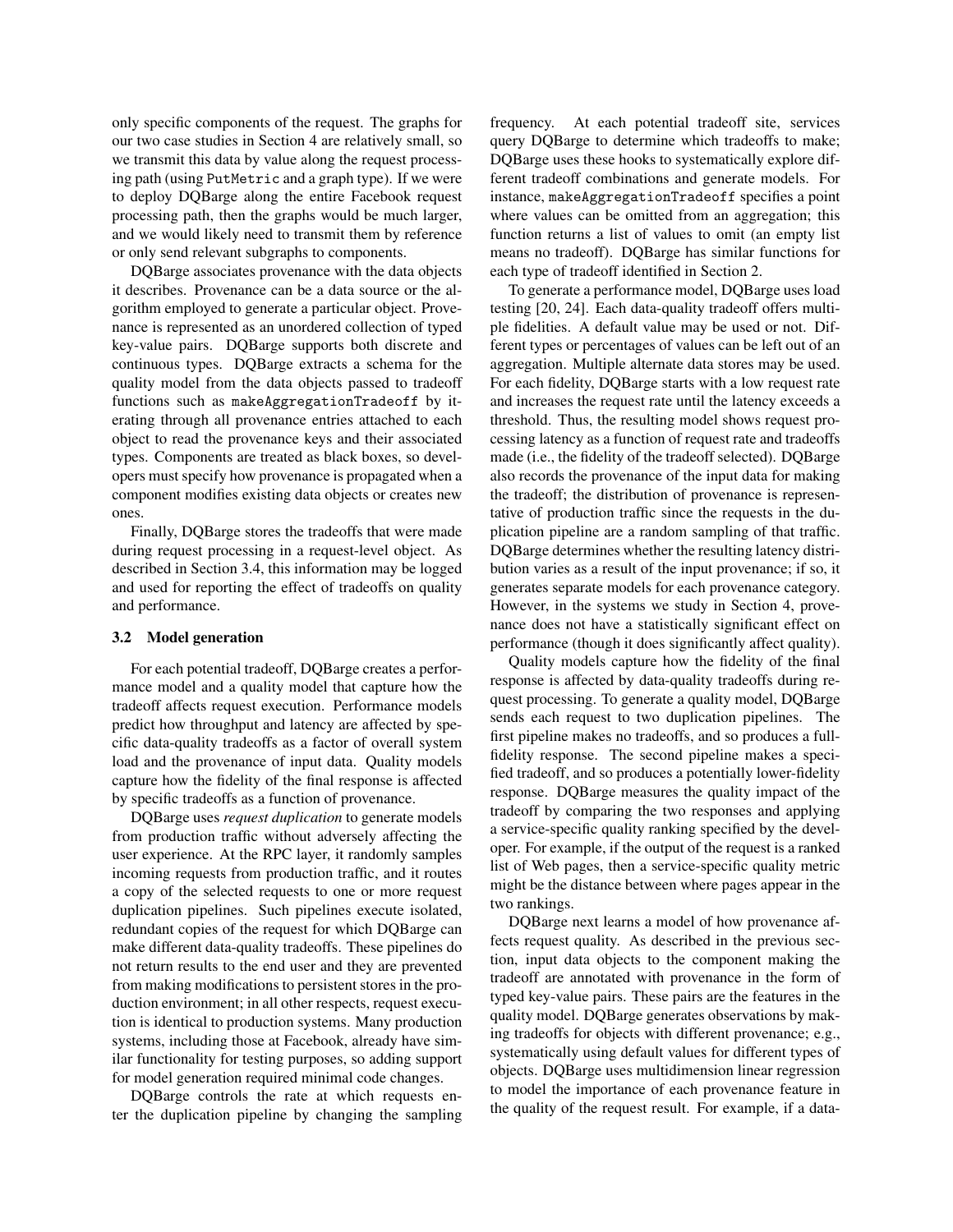quality tradeoff omits values from an aggregation, then omitting values from one data source may have less impact than omitting values from a different source.

Provenance can substantially reduce the number of observations needed to generate a quality model. Recall that all RPC data objects are annotated with provenance; thus, the objects in the final request result have provenance data. In many cases, the provenance relationship is direct; an output object depends only on a specific input provenance. In such cases, we can infer that the effect of a data-quality tradeoff would be to omit the specified output object, replace it with a default value, etc. Thus, given a specific output annotated with provenance, we can infer what the quality would be if further tradeoffs were made (e.g., a specific set of provenance features were used to omit objects from an aggregation). In such cases, the processing of one request can generate many data points for the quality model. If the provenance relationship is not direct, DQBarge generates these data points by sampling more requests and making different tradeoffs.

### 3.3 Using the models

DQBarge uses its performance and quality models to make better, more proactive data-quality tradeoffs. System operators specify a high-level goal such as maximizing quality given a latency cap on request processing. Components call functions such as makeAggregationTradeoff at each potential tradeoff point during request processing; DQBarge returns a decision as to whether a tradeoff should be made and, if appropriate, what fidelity should be employed (e.g., which data source to use or which values to leave out of an aggregation). Services provide a reference to the performance and quality models, as well as a list of load metrics (identified by key) and identifiers for objects with provenance. The service then implements the tradeoff decision proactively; i.e., it makes the tradeoff immediately. This design does not preclude reactive tradeoffs. An unexpectedly delayed response may still lead to a timeout and result in a data-quality tradeoff.

DQBarge currently supports three high-level goals: maximizing quality subject to a latency constraint, maximizing quality using slack execution time available during request processing, and maximizing utility as a function of quality and performance. These goals are useful for mitigating load spikes, efficiently using spare resources, and implementing dynamic capacity planning, respectively. We next describe these three goals.

### 3.3.1 Load Spikes

Services are provisioned to handle peak request loads. However, changes in usage or traffic are unpredictable; e.g., the launch of a new feature may introduce additional traffic. Thus, systems are designed to handle unexpected load spikes; the reactive data-quality tradeoffs we saw in Section 2 are one such mechanism. DQBarge improves on existing practice by letting an operator specify a maximum latency for a request or a component of request processing. It maximizes quality subject to this constraint by making data-quality tradeoffs.

At each tradeoff site, there may be many potential tradeoffs that can be made (e.g., sets of values with different provenance may be left out of an aggregation or distinct alternate data stores may be queried). DQBarge orders possible tradeoffs by "bang for the buck" and greedily selects tradeoffs until the latency goal is reached. It ranks each potential tradeoff by the ratio of the projected improvement in latency (given by the performance model) to the decrease in request fidelity (given by the quality model). The independent parameters of the models are the current system load and the provenance of the input data. DQBarge selects tradeoffs in descending order of this ratio until the performance model predicts that the latency limit will be met.

#### 3.3.2 Utilizing spare resources

DQBarge obtains a prediction of which components are on the critical path and which components have slack available from the Mystery Machine [11]. If a component has slack, DQBarge can make tradeoffs that improve quality without negatively impacting the end-to-end request latency observed by the user. Similar to the previous scenario, DQBarge calculates the ratio of quality improvement to latency decrease for each potential tradeoff (the difference is that this goal involves improving quality rather than performance). It greedily selects tradeoffs according to this order until the additional latency would exceed the projected slack time.

### 3.3.3 Dynamic capacity planning

DOBarge allows operators to specify the utility (e.g., the dollar value) of reducing latency and improving quality. It then selects the tradeoffs that improve utility until no more such tradeoffs are available. DQBarge also allows operators to specify the impact of adding or removing resources (e.g., compute nodes) as a utility function parameter. DQBarge compares the value of the maximum utility function with more and less resources and generates a callback if adding or removing resources would improve the current utility. Such callbacks allow dynamic re-provisioning. Since DQBarge uses multidimension linear regression, it will not model significantly non-linear relationships in quality or performance; more sophisticated learning methods could be used in such cases.

#### 3.4 Logging data-quality decisions

DQBarge optionally logs all data-quality decisions and includes them in the provenance of the request data objects. The information logged includes the software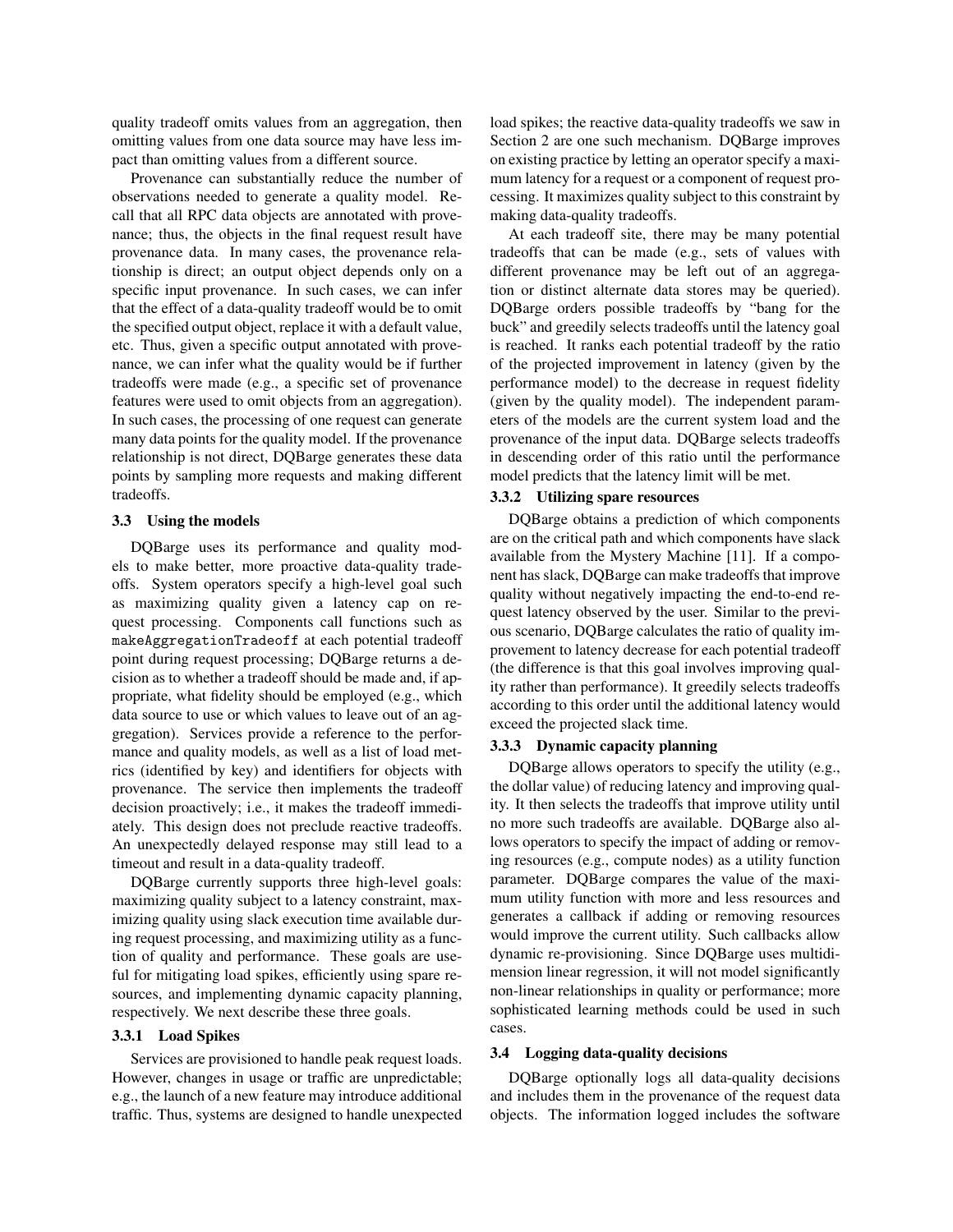component, the point in the execution where a tradeoff decision was made, and the specific decision that was made (e.g., which values were left out of an aggregation). To reduce the amount of data that is logged, only instances where a tradeoff was made are recorded. Timeouts and error return codes are also logged if they result in a reactive data-quality tradeoff. This information helps system administrators and developers understand how low-level data-quality tradeoffs are affecting the performance and quality of production request processing.

#### 3.5 Discussion

DQBarge does not guarantee an optimal solution since it employs greedy algorithms to search through potential tradeoffs. However, an optimal solution is likely unnecessary given the inevitable noise that arises from predicting traffic and from errors in modeling. For the last use case, DQBarge assumes that developers can quantify the impact of changes to service response times, quality, and the utilization of additional resources in order to set appropriate goals. DQBarge also assumes that tradeoffs are independent, since calculating models over joint distributions would be difficult. Finally, because DQBarge compares quality across different executions of the same request with different tradeoffs, it assumes that request processing is mostly deterministic.

Using DQBarge requires a reasonably-detailed understanding of the service being modified. Developers must identify points in the code where data-quality tradeoffs should be made. They must specify what performance and quality metrics are important to their service. Finally, they must select which provenance values to track and specify how these values are propagated through black-box components. For both of the case studies in Section 4, a single developer who was initially unfamiliar with the service being modified was able to add all needed modifications, and these modifications comprised less than 450 lines of code in each case.

DQBarge works best for large-scale services. Although it generates models offline to reduce interference with production traffic, model generation does consume extra resources through duplication of request processing. For large Internet services like Facebook, the extra resource usage is a tiny percentage of that consumed by production traffic. However, for a small service that sees only a few requests per minute, the extra resources needed to generate the model may not be justified by the improvement in production traffic processing.

## 4 Case studies

We have implemented the main components of DQBarge in a portion of the Facebook request processing pipeline, and we have evaluated the results using Facebook production traffic. Our current Facebook implementation allows us to track provenance, generate performance and quality models and measure the efficacy of the data-quality tradeoffs available through these models. This implementation thus allows us to understand the feasibility and potential benefit of applying these ideas to current production code.

We have also implemented the complete DQBarge system in Sirius [15], an open-source personal digital assistant akin to Siri. Our Sirius implementation enables end-to-end evaluation of DQBarge, such as observing how data-quality tradeoffs can be used to react to traffic spikes and the availability of slack in the request pipeline.

### 4.1 Facebook

Our implementation of DQBarge at Facebook focuses on a page ranking service, which we will call *Ranker* in this paper. When a user loads the Facebook home page, *Ranker* uses various parameters of the request, such as the identity of the requester, to generate a ranked list of page recommendations. *Ranker* first generates candidate recommendations. It has a flexible architecture that allows the creation and use of multiple candidate generators; each generator is a specific algorithm for identifying possible recommendations. At the time of our study, there were over 30 generators that collectively produced hundreds of possible recommendations for each request.

*Ranker* retrieves feature vectors for each candidate from *Laser*, the key-value store we studied in Section 2. *Ranker* is a service that makes reactive data-quality tradeoffs. If an error or timeout occurs when retrieving features, *Ranker* omits the candidate(s) associated with those features from the aggregation of candidates and features considered by the rest of the *Ranker* pipeline.

*Ranker* uses the features to calculate a score for each candidate. The algorithm for calculating the score was opaque to us (it is based on a machine learning model regenerated daily). It then orders candidate by score and returns the top N candidates.

DQBarge leverages existing tracing and monitoring infrastructure at Facebook. It uses a production version of the Mystery Machine tracing and performance analysis infrastructure [11]. This tool discovers and reports performance characteristics of the processing of Facebook requests, including which components are on the critical path. From this data, we can calculate the slack available for each component of request processing; prior results have shown that, given an observation of past requests by the same user, slack for future requests can be predicted with high accuracy. Existing Facebook systems monitor load at each component in the pipeline.

DQBarge annotates data passed along the pipeline with provenance. The data object for each candidate is annotated with the generator that produced the data.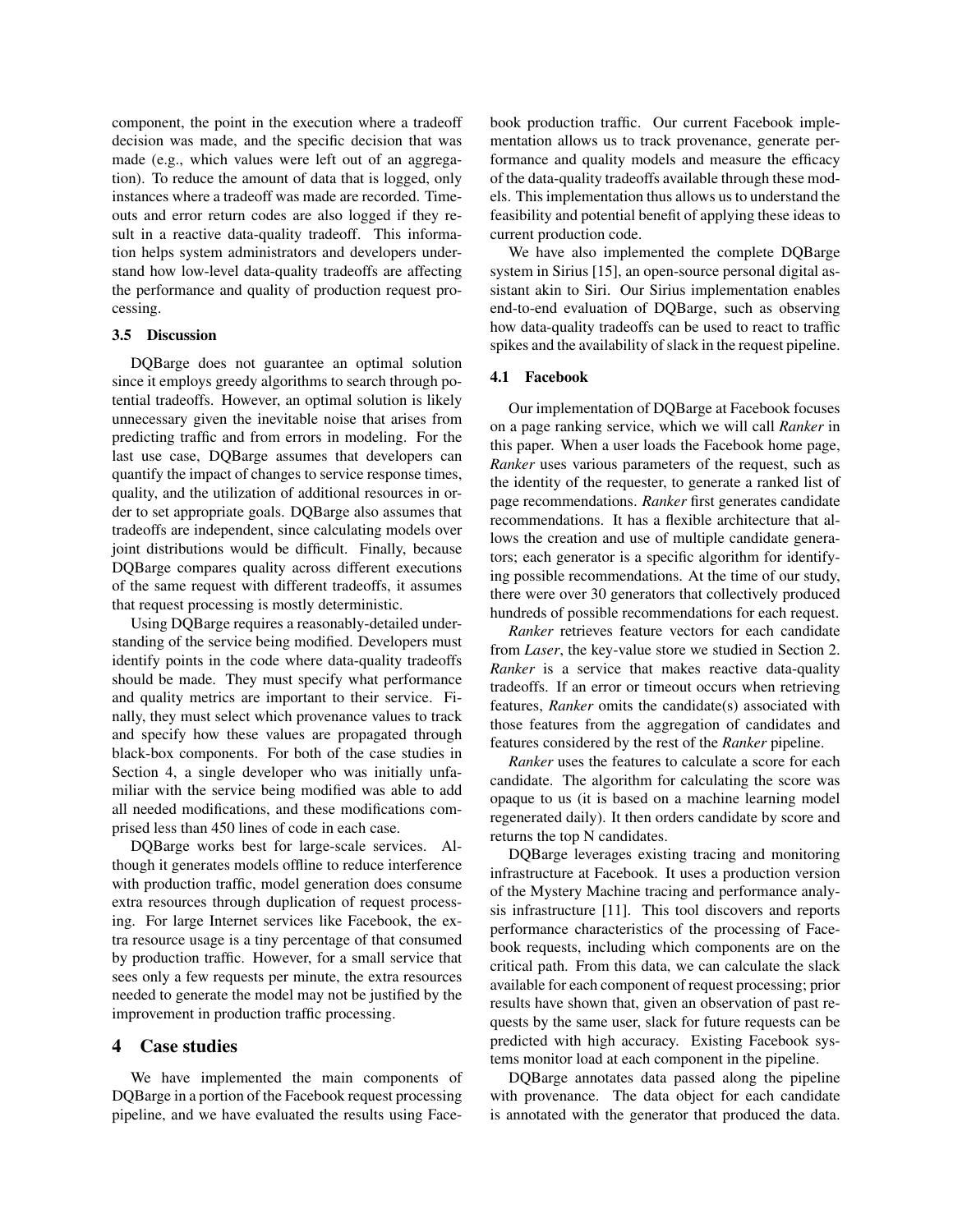Similarly, features and other data retrieved for each candidate are associated with their data source.

We implemented meters at the end of the *Ranker* pipeline that measure the latency and quality of the final response. To measure quality, we compare the difference in ranking of the top N pages returned from the fullquality response (with no data-quality tradeoffs made) and the lower-fidelity response (that includes some tradeoffs). For example, if the highest-ranked page in the lower-fidelity response is the third-ranked page in the full-quality response, the *quality drop* is two.

### 4.2 Sirius

We also applied DOBarge to Sirius [15], an opensource personal assistant similar to Apple's Siri or Google Now. Sirius answers fact-based questions based on a set of configurable data sources. The default source is an indexed Wikipedia database; an operator may add other sources such as online search engines.

Sirius generates several queries from a question; each query represents a unique method of parsing the question. For each query, it generates a list of documents that are relevant to answering the query. Each document is passed through a natural language processing pipeline to derive possible answers. Sirius assigns each answer a numerical score and returns the top-ranked answer.

Data-quality tradeoffs in Sirius occur when aggregating values from multiple sub-service queries. Our DQBarge implementation makes these tradeoffs proactively by using quality and performance models to decide which documents to leave out of the aggregation when the system is under load.

Initially, Sirius did not have request tracing or load monitoring infrastructure. We therefore added the ability to trace requests and predict slack by adding the Mystery Machine to Sirius. For load, we added counters at each pipeline stage to measure request rates. Additionally, we track the CPU load and memory usage of the entire service. The performance data, predicted slack, and load information are all propagated by DQBarge as each request flows through the Sirius pipeline.

In each stage of the Sirius pipeline, provenance is propagated along with data objects. For example, when queries are formed from the original question, the algorithm used to generate the query is associated with the query object. Sirius provenance also includes the data used to generate the list of candidate documents.

Since Sirius did not have a request duplication mechanism, we added the ability to sample requests and send the same request through multiple instances of the Sirius pipeline. User requests are read-only with respect to Sirius data stores, so we did not have to isolate any modifications to service state from duplicated requests.



Figure 2: *Ranker* performance model This graph shows the effect of varying the frequency of data-quality tradeoffs on *Ranker* request latency. We varied the request rate by sampling different percentages of live production traffic at Facebook.

#### 5 Evaluation

Our evaluation answers the following questions:

- Do data-quality tradeoffs improve performance?
- How much does provenance improve tradeoffs?
- How much does proactivity improve tradeoffs?
- How well does DQBarge meet end-to-end performance and quality goals?

### 5.1 Experimental setup

For *Ranker*, we perform our evaluation on Facebook servers using live Facebook traffic by sampling and duplicating *Ranker* requests. Our entire implementation uses duplicate pipelines, so as to not affect the results returned to Facebook users. Each pipeline duplicates traffic to a single isolated front-end server that is identical to those used in production. The duplicate pipelines share services from production back-end servers, e.g., those hosting key-value stores, but they are a small percentage of the total load seen by such servers. We change the load within a pipeline by sampling a larger or smaller number of *Ranker* requests and redirecting the sampled requests to a single front-end server for the pipeline.

For Sirius, we evaluated our end-to-end implementation of DQBarge on 16-core 3.1 GHz Xeon servers with 96 GB of memory. We send Sirius questions sampled from an archive from previous TREC conferences [32].

#### 5.2 Performance benefits

We first measure the effect of data-quality tradeoffs on throughput and latency by generating performance models for *Ranker* and Sirius; Section 5.3 considers the effect of these tradeoffs on quality. DQBarge performs a full parameter sweep through the dimensions of request rate, tradeoff frequency, and provenance of the data being considered for each tradeoff, sampling at regular intervals. For brevity, we report a portion of these results.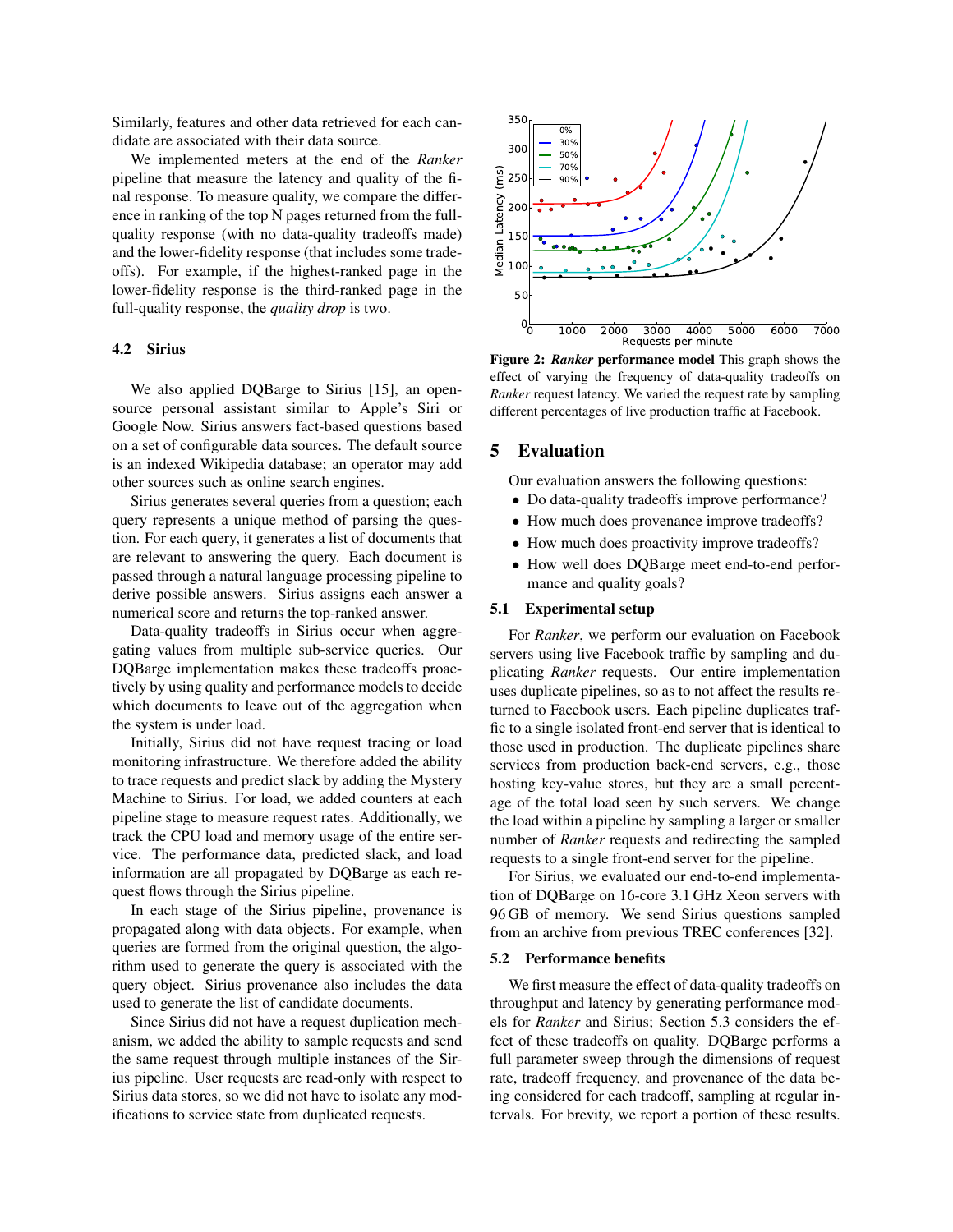

Figure 3: Sirius performance model. This graph shows the effect of varying the frequency of data-quality tradeoffs on Sirius request latency. Each curve shows a different tradeoff rate.

We show the median response time calculated over the sampling period at a specified request rate and tradeoff rate. For Sirius, 900 requests were sent over the sampling period. Median response time is shown because it is used for the remainder of the evaluation.

#### 5.2.1 *Ranker*

Figure 2 shows the latency-response curve for *Ranker* when DQBarge varies the incoming request rate. Each curve shows the best fit for samples taken at a different *tradeoff rate*, which we define to be the object-level frequency at which data tradeoffs are actually made. When making tradeoffs, *Ranker* omits objects from aggregations; thus, to achieve a target tradeoff rate of  $x\%$  during model generation, DQBarge will instruct *Ranker* to drop x% of the specific candidates. At a tradeoff rate of 0%, no candidates are dropped.

These results show that data-quality tradeoffs substantially improve *Ranker* latency at low loads (less than 2500 requests/minute); e.g., at a 30% tradeoff rate, median latency decreases by 28% and latency of requests in the 99th percentile decreases by 30%. Prior work has shown that server slack at Facebook is predictable on a per-request basis [11]. Thus, *Ranker* could make more tradeoffs to reduce end-to-end response time when *Ranker* is on the critical path of request processing, yet it could still provide full-fidelity responses when it has slack time for further processing.

Data-quality tradeoffs also improve scalability under load. Taking 250 ms as a reasonable knee in the latencyresponse curve, *Ranker* can process approximately 2500 requests per minute without making tradeoffs, but it can handle 4300 requests per minute when the tradeoff rate is 50% (a 72% increase). This allows *Ranker* to run at a lower fidelity during a load spike.

DQBarge found that the provenance of the data values selected for tradeoffs does not significantly affect performance. In other words, while the number of tradeoffs made has the effect shown in Figure 2, the specific candidates that are proactively omitted from an aggregation do not matter. Thus, we only show the effect of the request rate and tradeoff rate.

#### 5.2.2 Sirius

Figure 3 shows results for Sirius. Like *Ranker*, the provenance of the data items selected for tradeoffs did not affect performance, so we show latency-response curves that vary both request rate and tradeoff rate.

The results for Sirius are similar to those for *Ranker*. A tradeoff rate of 50% reduces median end-to-end request latency by 26% and the latency of requests in the 99th percentile by 38%. Under load, a 50% tradeoff rate increases Sirius throughput by approximately 200%.

#### 5.3 Effect of provenance

We next consider how much provenance improves the tradeoffs made by DQBarge. We consider a baseline quality model that does not take into account any provenance; e.g., given a target tradeoff rate, it randomly omits data values from an aggregation. This is essentially the policy in existing systems like *Ranker* and Sirius because there is no inherent order in requests from lower-level services to data stores; thus, timeouts affect a random sampling of the values returned. In contrast, DQBarge uses its quality model to select which values to omit, with the objective of choosing those that affect the final output the least.

### 5.3.1 *Ranker*

We first used DQBarge to sample production traffic at Facebook and construct a quality model for *Ranker*. DQBarge determined that, by far, the most important provenance parameter affecting quality is the generator used to produce a candidate. For example, one particular generator produces approximately 17% of the top-ranked pages but only 1% of the candidates. Another generator produces only 1% of the top-ranked pages but accounts for 3% of the candidates.

Figure 4 compares the quality of request results for DQBarge with a baseline that makes tradeoffs without using provenance. We sample live Facebook traffic, so the requests in this experiment are different from those used to generate the quality model. We vary the tradeoff rate and measure the *quality drop* of the top ranked page; this is the difference between where the page appears in the request that makes a data-quality tradeoff and where it would appear if no data-quality tradeoffs were made. The ideal quality drop is zero. While Sirius returns a single result, *Ranker* may return up to 3 results. We examined quality drops for the second and third *Ranker* results and found that they are similar to that of the top-ranked result; thus, we only show the top-ranked result for both services.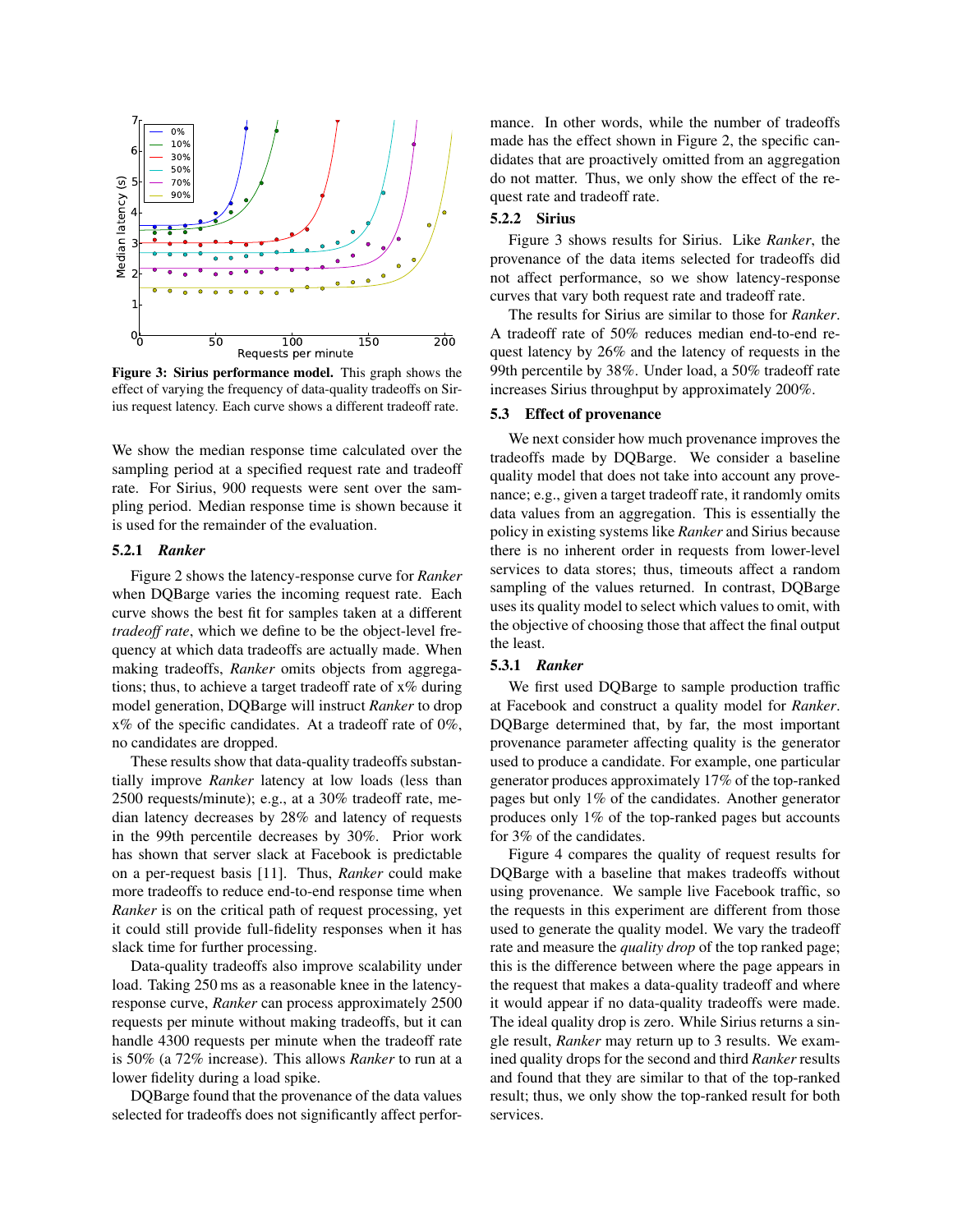

Figure 4: Impact of provenance on *Ranker* quality. We compare response quality using provenance with a baseline that does not consider provenance. Each graph shows the quality drop of the top ranked page, which is the difference between where it appears in the *Ranker* rankings with and without data-quality tradeoffs. A quality drop of 0 is ideal.



Figure 5: Impact of provenance on Sirius quality. We compare response quality using provenance with a baseline that does not consider provenance. Each graph shows the quality drop of the Sirius answer, which is the difference between where it appears in the Sirius rankings with and without data-quality tradeoffs. A quality drop of 0 is ideal.

As shown in Figure 4a, at a low tradeoff rate of 10%, using provenance reduces the percentage of requests that experience any quality drop at all from 11% to 6%. With provenance, only 1% of requests experienced a quality drop of more than three, compared to 5% without provenance. Figure 4b shows a higher tradeoff rate of 50%. Using provenance decreases the percentage of requests that experience any quality drop at all from 43% to 33%. Only 3% of requests experienced a quality drop of 10 or more, compared to a baseline result of 17%. Figure 4c compares quality at a high tradeoff rate of 80%. Use of provenance still provides a modest benefit: 59% of requests experience a quality drop, compared to 62% for the baseline. Further, with provenance, the quality drop is 10 or more for only 15% of requests compared with 28% for the baseline.

#### 5.3.2 Sirius

For Sirius, we used k-fold cross validation to separate our benchmark set of questions into training and test data. The training data was used to generate a quality model based on provenance features, which included the language parsing algorithm used, the number of occurrences of key words derived from the question, the length of the data source document considered, and a weighted score relating the query words to the source document.

Figure 5 compares the quality drop for the result returned by Sirius for DQBarge using provenance with a baseline that does not use provenance. As shown in Figure 5a, at a tradeoff rate of 10%, provenance decreases the percentage of requests that see any quality drop at all from 13% to 7%. Only 1% of requests see a quality drop of 10 or more using provenance, compared to 6% for the basline. Figure 5b shows that, for a higher tradeoff rate of 50%, provenance decreases the percentage of requests that see any quality drop from 46% to 23%. Further, only 8% of requests see a quality drop of 10 or more using provenance, compared to 25% for the baseline. Figure 5c shows a tradeoff rate of 80%; provenance decreases the percentage of requests that see any quality drop from 73% to 48%.

#### 5.4 Effect of proactivity

We next examine how proactivity affects data-quality tradeoffs. In this experiment, we send requests to Sirius at a high rate of 120 requests per minute. Without DQBarge, this rate occasionally triggers a 1.5 second timeout for retrieving documents, causing some docu-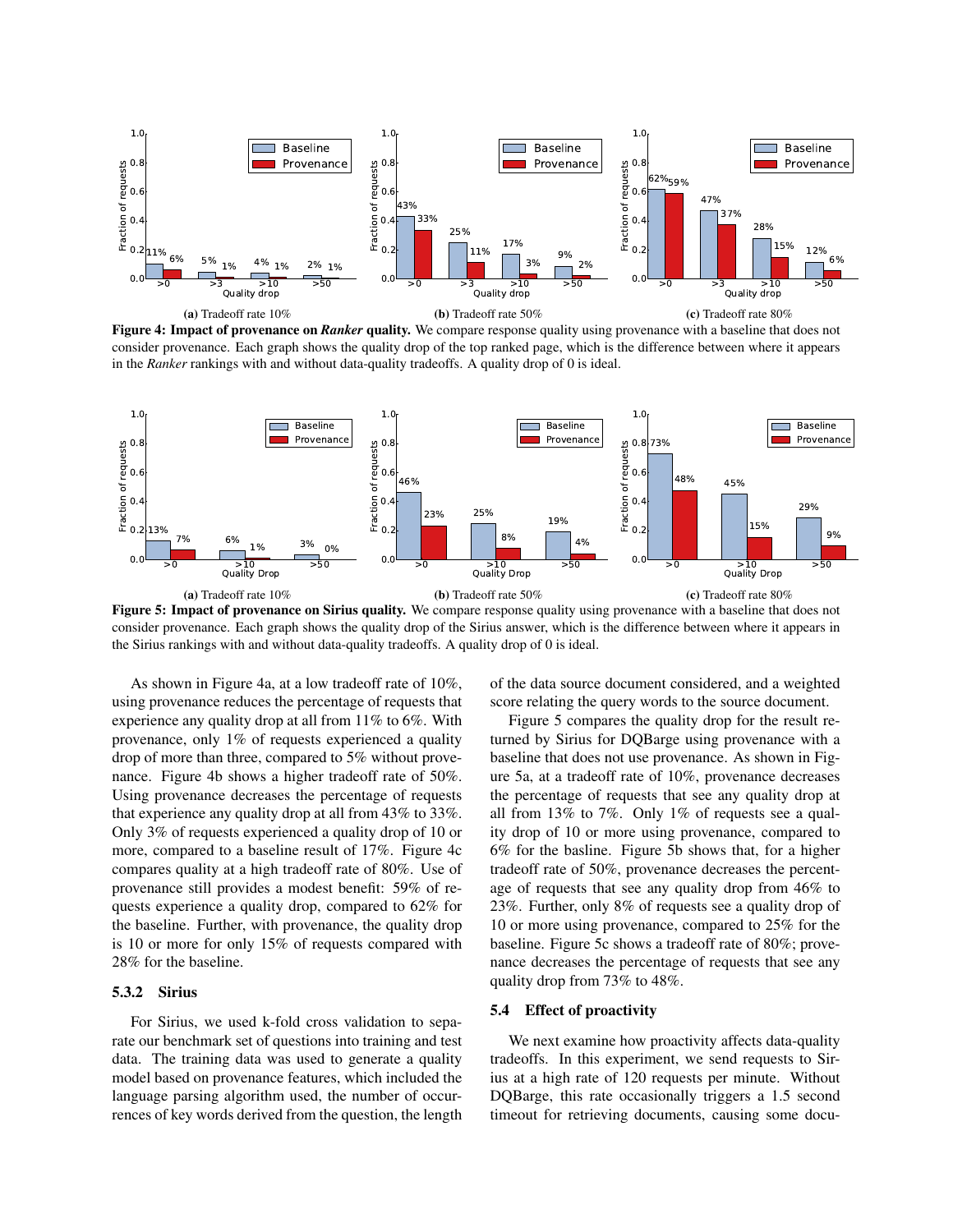

Figure 6: Performance of reactive tradeoffs. This graph compares the distribution of request latencies for Sirius when tradeoffs are made reactively via timeouts and when they are made proactively via DQBarge.



Figure 7: This graph shows that using proactive tradeoffs at a tradeoff rate of 40% can achieve higher quality tradeoffs than using reactive tradeoffs with a timeout of 1.5 s in Sirius.

ments to be left out of the aggregation. These tradeoffs are reactive in that they occur only after a timeout expires. In contrast, with DQBarge, tradeoffs are made proactively at a rate of 40%, a value selected to meet the latency goal of not exceeding the mean latency without DQBarge.

Figure 6 shows request latency as a CDF for both the reactive and proactive methods of making data-quality tradeoffs and Figure 7 shows the quality drop for both methods. The results show that DQBarge proactivity simultaneously improves *both* performance and quality when making tradeoffs. Comparing the two distributions in Figure 6 shows that DQBarge improves performance across the board; e.g., the median request latency is 3.4 seconds for proactive tradeoffs and 3.6 seconds for reactive tradeoffs. For quality, DQBarge proactivity slightly decreases the number of requests that have any quality drop from 20% to 19%. More significantly, it reduces the number of requests that have a quality drop of more than 10 from 18% to 6%.

Under high loads, reactive tradeoffs hurt performance because they waste resources (e.g., trying to retrieve documents that are not used in the aggregation). Further, their impact on quality is greater than with DQBarge be-



Figure 8: DQBarge Overhead. This graph compares time to process 140 Sirius questions with and without DQBarge; error bars are 95% confidence intervals.



 quality tradeoffs to meet a median latency goal of 6 seconds. Figure 9: Response to a load spike. DQBarge makes data-

cause timeouts affect a random sampling of the values returned, whereas proactive tradeoffs omit retrieving those documents that are least likely to impact the reply.

#### 5.5 Overhead

We measured the online overhead of DQBarge by comparing the mean latency of a set of 140 Sirius requests with and without DQBarge. Figure 8 shows that DQBarge added a 1.6% latency overhead; the difference is within the experimental error of the measurements.

DQBarge incurs additional space overhead in message payloads for propagating load metrics, critical path and slack predictions, and provenance features. For Sirius, DQBarge adds up to 176 bytes per request for data such as load metrics and slack predictions. Tracking provenance appends an extra 32 bytes per object; on average, this added 14% more bytes per provenanceannotated object.

### 5.6 End-to-end case studies

We next evaluate DQBarge with three end-to-end case studies on our Sirius testbed.

### 5.6.1 Load spikes

In this scenario, we introduce a load spike to see if DQBarge can maintain end-to-end latency and throughput goals by making data-quality tradeoffs. We set a target median response rate of 6 seconds. Normally, Sirius receives 50 requests/minute, but it experiences a two-minute load spike of 150 requests/minute in the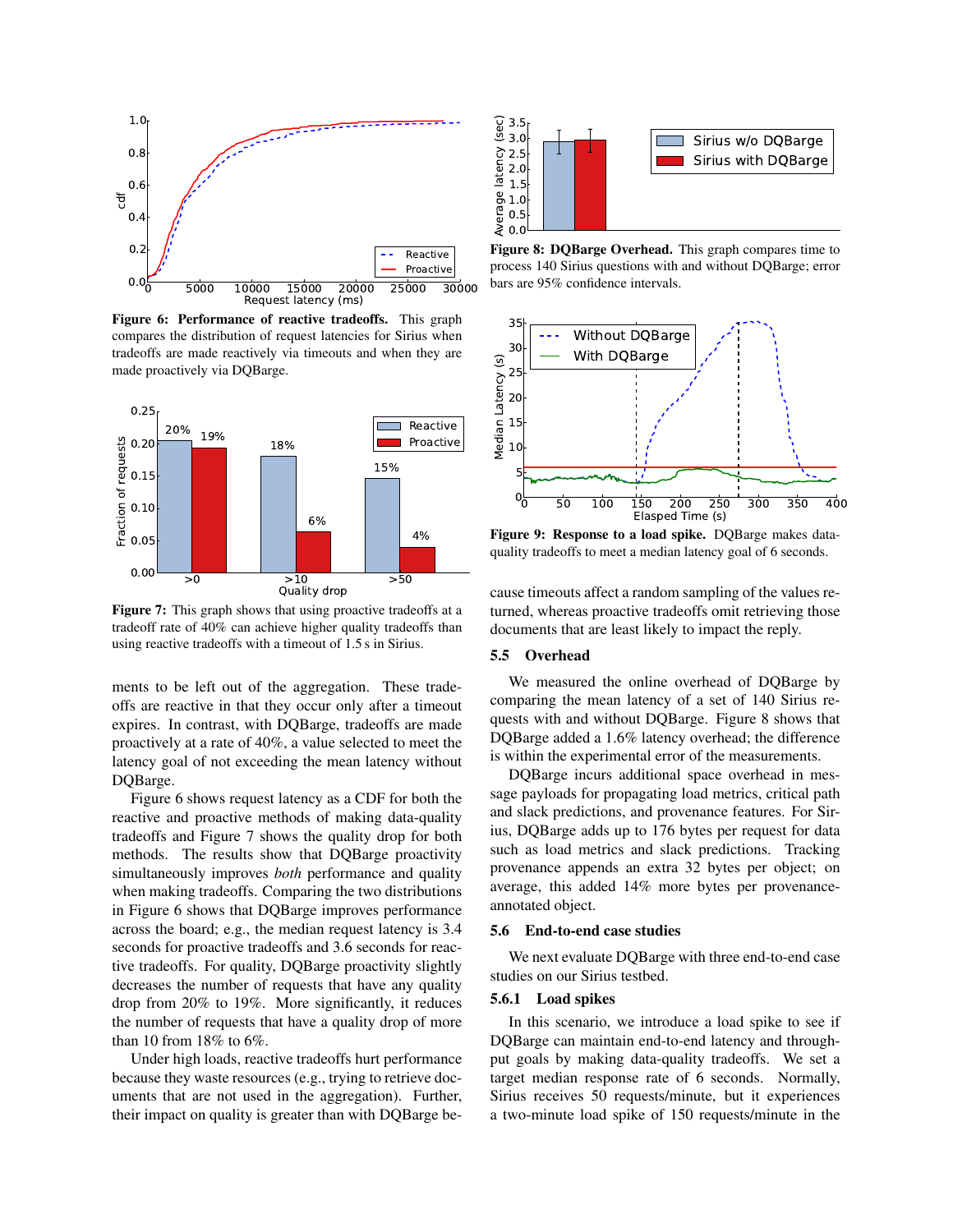

Figure 10: Quality improvement using spare resources. DQBarge uses slack in request pipeline stages to improve response quality.

middle of the experiment. Figure 9 shows that without DQBarge, the end-to-end latency increases significantly due to the load spike. The median latency within the load spike region averages 25.2 seconds across 5 trials.

In comparison, DQBarge keeps median request latency below the 6 second goal throughout the experiment. Across 5 runs, the median end-to-end latency during the spike region is 5.4 seconds. In order to meet the desired latency goal, DQBarge generally selects a tradeoff rate of 50%, resulting in a mean quality drop of 6.7.

### 5.6.2 Utilizing spare resources

Next, DQBarge tries to use spare capacity and slack in the request processing pipeline to increase quality without affecting end-to-end latency. Sirius is configured to use both its default Wikipedia database and the Bing Search API [6] to answer queries. Each source has a separate pipeline that executes in parallel before results from all sources are compared at the end. The Bing pipeline tends to take longer than the default pipeline, so slack typically exists in the default pipeline stages.

As described in Section 4.2, DQBarge predicts the critical path for each request and the slack for pipeline stages not on the critical path. If DQBarge predicts there is slack available for a processing pipeline, it reduces the tradeoff frequency to increase quality until the predicted added latency would exceed the predicted slack. To give DQBarge room to increase quality, we set the default tradeoff rate to 50% for this experiment; note that this simply represents a specific choice between quality and latency made by the operator of the system.

Figure 10 shows that DQBarge increases quality for this experiment by using spare resources; the percentage of requests that exprience any quality drop decreases from 38% to 22% (as compared to a full-fidelity response with no data-quality tradeoffs). Figure 11 shows a CDF of request response times; because the extra processing occurs off the critical path, the end-to-end request latency is unchanged when DQBarge attempts to employ only spare resources to increase quality.



Figure 11: Performance impact of using spare resources. When DQBarge uses slack in request pipeline stages, it does not impact end-to-end latency.



Figure 12: Utility parameters for dynamic capacity planning. These values are added together to calculate final utility.

### 5.6.3 Dynamic capacity planning

Finally, we show how DQBarge can be used in dynamic capacity planning. We specify a utility function that provides a dollar value for reducing latency, improving quality, and provisioning additional servers. The utility of latency and quality are shown in Figure 12. DQBarge makes data-quality tradeoffs that maximize the utility function at the incoming request rate.

In this scenario, we examine the benefit of using DQBarge to decide when to provision additional resources. We compare DQBarge with dynamic capacity planning against DQBarge without dynamic capacity planning. Figure 13 shows the total utility of the system over time. When the request rate increases to 160 requests per minute, DQBarge reports that provisioning another server would provide a net positive utility. Using this server increases utility by an average of 58% compared to a system without dynamic capacity planning.

DQBarge is also able to reduce the number of servers in use. Figure 13 shows that when the request rate subsides, DQBarge reports that taking away a server maximizes utility. In other words, the request rate is low enough that using only one server maximizes utility.

# 6 Related work

Although there is an extremely rich history of qualityof-service tradeoffs [7, 25, 29] and approximate computing [4, 8, 19, 18, 28, 30] in software systems, our work focuses specifically on using the causal propagation of request information and data provenance to make better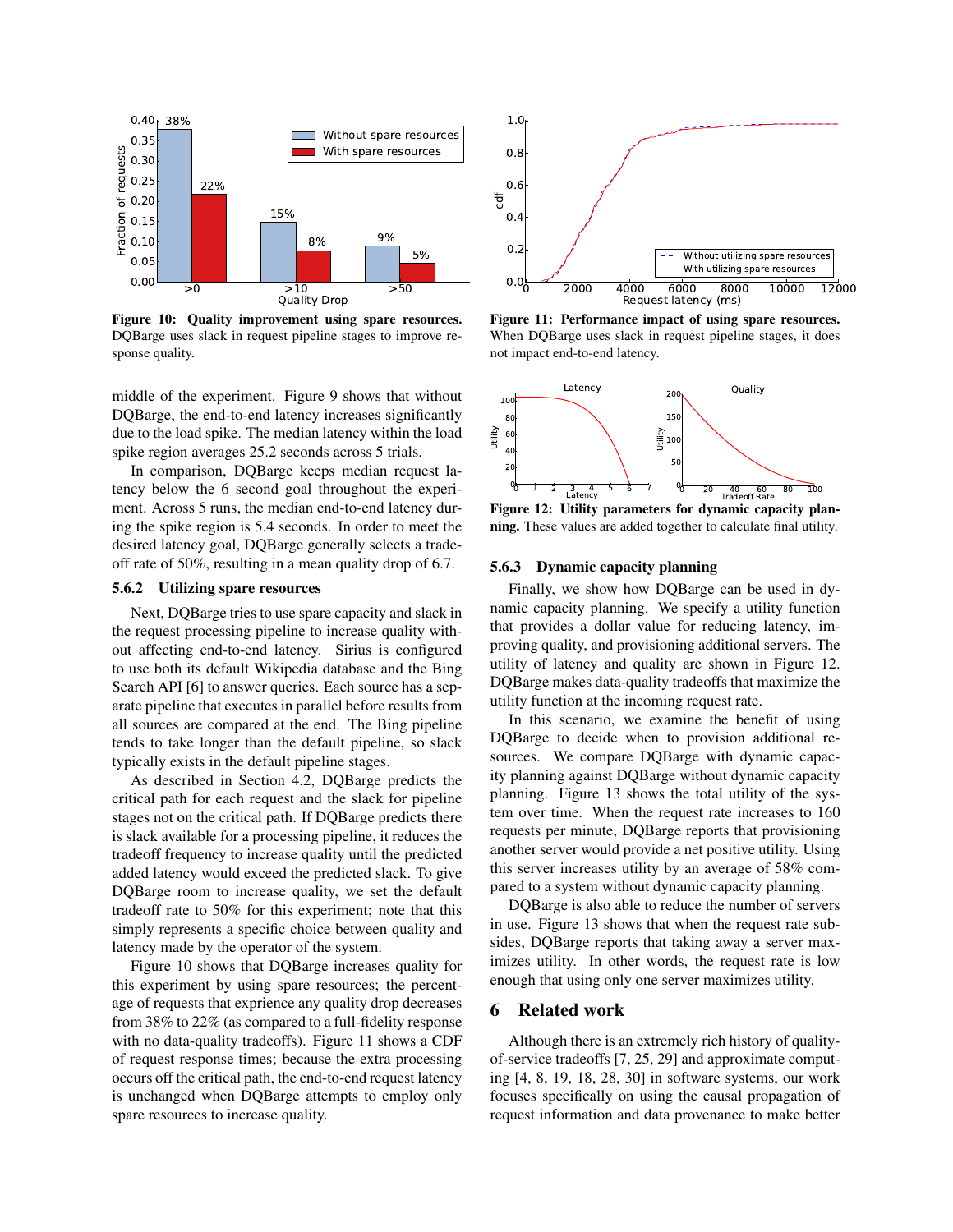

Figure 13: Benefit of dynamic capacity planning. With dynamic capacity planning, DQBarge improves utility by provisioning an additional server. When it is no longer needed, it removes the additional server.

data-quality tradeoffs in low-level software components. Our study revealed the need for such an approach: existing Facebook services make mostly reactive tradeoffs that are suboptimal due to limited information. Our evaluation of DQBarge showed that causal propagation can substantially improve both request performance and response quality.

Many systems have used causal propagation of information through distributed systems to trace related events [5, 9, 10, 13, 23, 26, 27, 31]. For example, Pivot Tracing [23] propagates generic key-value metadata, called baggage, along the causal path of request processing. DQBarge uses a similar approach to propagate specific data such as provenance, critical path predictions, and load metrics.

DQBarge focuses on data-quality tradeoffs in Internet service pipelines. Approximate Query Processing systems trade accuracy for performance during analytic queries over large data sets [1, 2, 3, 17, 22]. These systems use different methods to sample data and return a representative answer within a time bound. BlinkDB [2] uses an error-latency profile to make tradeoffs during query processing. Similarly, ApproxHadoop [14] uses input data sampling, task dropping, and user-defined approximation to sample the number of inputs and bound errors introduced from approximation. These techniques are similar to DQBarge's performance and quality models, and DQBarge could potentially leverage quality data from ApproxHadoop in lieu of generating its own model.

LazyBase [12] is a NoSQL database that supports trading off data freshness for performance in data analytic queries. It is able to provide faster read queries to stale-but-consistent versions of the data by omitting newer updates. It batches and pipelines updates so that intermediate values of data freshness can be queried. Similar to how LazyBase uses data freshness to make a tradeoff, DQBarge uses its quality model to determine the best tradeoff that minimizes the effect on the quality.

Some Internet services have been adapted to provide partial responses after a latency deadline [16, 21, 22]. They rely on timeouts to make tradeoffs, whereas the tradeoffs DQBarge makes are proactive. PowerDial [19] adds knobs to server applications to trade performance for energy. These systems do not employ provenance to make better tradeoffs.

# 7 Conclusion

In this paper, we showed that data-quality tradeoffs are prevalent in Internet service pipelines through a survey of existing software at Facebook. We found that such tradeoffs are often suboptimal because they are reactive and because they fail to consider global information. DQBarge enables better tradeoffs by propagating data along the causal path of request processing and generating models of performance and quality for potential tradeoffs. Our evaluation shows that this improves responses to load spikes, utilization of spare resources, and dynamic capacity planning.

# Acknowledgments

We thank the anonymous reviewers and our shepherd, Rebecca Isaacs, for their thoughtful comments. We also thank Qi Hu and Jason Brewer for their help with the Facebook infrastructure. This work has been supported by the National Science Foundation under grant CNS-1421441. Any opinions, findings, conclusions, or recommendations expressed in this material are those of the authors and do not necessarily reflect the views of the National Science Foundation.

# References

- [1] Swarup Acharya, Phillip B. Gibbons, Viswanath Poosala, and Sridhar Ramaswamy. The aqua approximate query answering system. In *Proceedings of the 1999 ACM SIGMOD International Conference on Management of Data*, 1999.
- [2] Sameer Agarwal, Barzan Mozafari, Aurojit Panda, Henry Milner, Samuel Madden, and Ion Stoica. Blinkdb: Queries with bounded errors and bounded response times on very large data. In *Proceedings of the 8th ACM European Conference on Computer Systems*, 2013.
- [3] Brian Babcock, Surajit Chaudhuri, and Gautam Das. Dynamic sample selection for approximate query processing. In *Proceedings of the 2003 ACM SIGMOD International Conference on Management of Data*, 2003.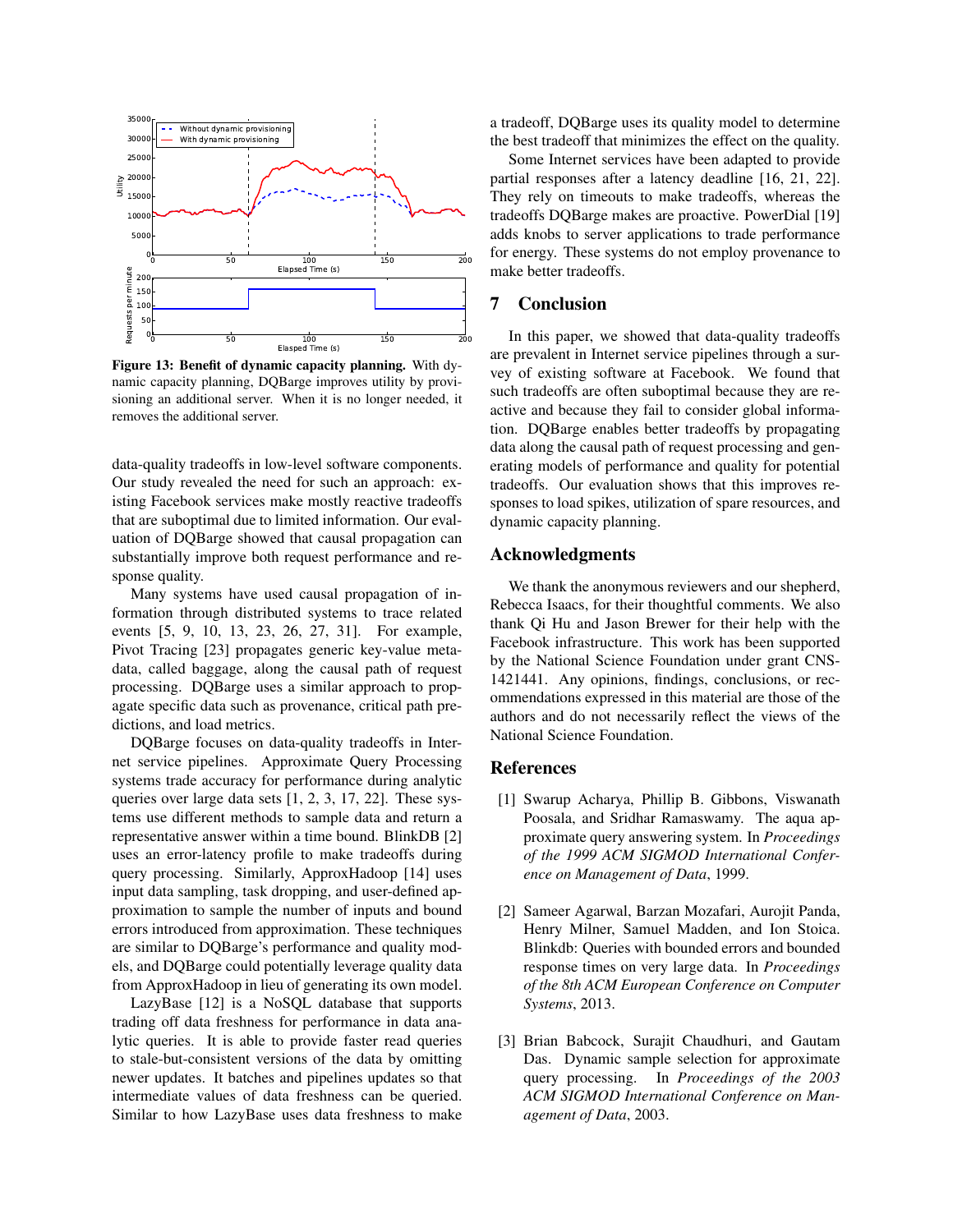- [4] Woongki Baek and Trishul M. Chilimbi. Green: A framework for supporting energy-conscious programming using controlled approximation. In *Proceedings of the ACM SIGPLAN 2010 Conference on Programming Language Design and Implementation*, 2010.
- [5] Paul Barham, Austin Donnelly, Rebecca Isaacs, and Richard Mortier. Using Magpie for request extraction and workload modelling. In *Proceedings of the 6th Symposium on Operating Systems Design and Implementation*, pages 259–272, San Francisco, CA, December 2004.
- [6] https://datamarket.azure.com/dataset/ bing/search.
- [7] Josep M. Blanquer, Antoni Batchelli, Klaus Schauser, and Rich Wolski. Quorum: Flexible quality of service for internet services. Proceedings of the 2nd USENIX Symposium on Networked Systems Design and Implementation, 2005.
- [8] Michael Carbin, Deokhwan Kim, Sasa Misailovic, and Martin C. Rinard. Proving acceptablility properties of relaxed nondeterministic approximate programs. In *Proceedings of the ACM SIGPLAN 2012 Conference on Programming Language Design and Implementation*.
- [9] Anupam Chanda, Alan L. Cox, and Willy Zwanepoel. Whodunit: Transactional profiling for multi-tier applications. In *Proceedings of the 2nd ACM European Conference on Computer Systems*, Lisboa, Portugal, March 2007.
- [10] Mike Y. Chen, Emre Kiciman, Eugene Fratkin, Armando Fox, and Eric Brewer. Pinpoint: Problem determination in large, dynamic Internet services. In *Proceedings of the 32nd Annual IEEE/I-FIP International Conference on Dependable Systems and Networks*, pages 595–604, Bethesda, MD, June 2002.
- [11] Michael Chow, David Meisner, Jason Flinn, Daniel Peek, and Thomas F. Wenisch. The Mystery Machine: End-to-end performance analysis of largescale internet services. In *Proceedings of the 11th Symposium on Operating Systems Design and Implementation*, October 2014.
- [12] James Cipar, Greg Ganger, Kimberly Keeton, Charles B. Morrey III, Craig A.N. Soules, and Alistair Veitch. Lazybase: Trading freshness for performance in a scalable database. In *Proceedings of the 7th ACM European Conference on Computer Systems*.
- [13] Rodrigo Fonseca, George Porter, Randy H. Katz, Scott Shenker, and Ion Stoica. X-trace: A pervasive network tracing framework. In *Proceedings of the 4th USENIX Symposium on Networked Systems Design and Implementation*, pages 271–284, Cambridge, MA, April 2007.
- [14] Inigo Goiri, Ricardo Bianchini, Santosh Nagarakatte, and Thu D. Nguyen. Approxhadoop: Bringing approximations to mapreduce frameworks. In *Proceedings of the 20th International Conference on Architectural Support for Programming Languages and Operating Systems*, Istanbul, Turkey, March 2015.
- [15] Johann Hauswald, Michael A. Laurenzano, Yunqi Zhang, Cheng Li, Austin Rovinski, Arjun Khurana, Ron Dreslinski, Trevor Mudge, Vinicius Petrucci, Lingjia Tang, and Jason Mars. Sirius: An open end-to-end voice and vision personal assistant and its implications for future warehouse scale computers. In *Proceedings of the 20th International Conference on Architectural Support for Programming Languages and Operating Systems*, 2015.
- [16] Yuxiong He, Sameh Elnikety, James Larus, and Chenyu Yan. Zeta: Scheduling interactive services with partial execution. In *Proceedings of the Third ACM Symposium on Cloud Computing (SOCC '12)*, 2012.
- [17] Joseph M. Hellerstein, Peter J. Haas, and Helen J. Wang. Online aggregation. In *Proceedings of the 1997 ACM SIGMOD International Conference on Management of Data*, SIGMOD '97, 1997.
- [18] Henry Hoffmann. Jouleguard: Energy guarantees for approximate applications. In *Proceedings of the 25th ACM Symposium on Operating Systems Principles*, 2015.
- [19] Henry Hoffmann, Stelios Sidiroglou, Michael Carbin, Sasa Misailovic, Anant Agarwal, and Martin Rinard. Dynamic knobs for responsive poweraware computing. In *Proceedings of the 16th International Conference on Architectural Support for Programming Languages and Operating Systems*, Newport Beach, California, March 2011.
- [20] Raj Jain. *The Art of Computer Systems Performance Analysis: Techniques for Experimental Design, Measurement, Simulation, and Modeling*. Wiley, 1991.
- [21] Virajith Jalaparti, Peter Bodik, Srikanth Kandula, Ishai Menache, Mikhail Rybalkin, and Chenyu Yan. Speeding up distributed request-response